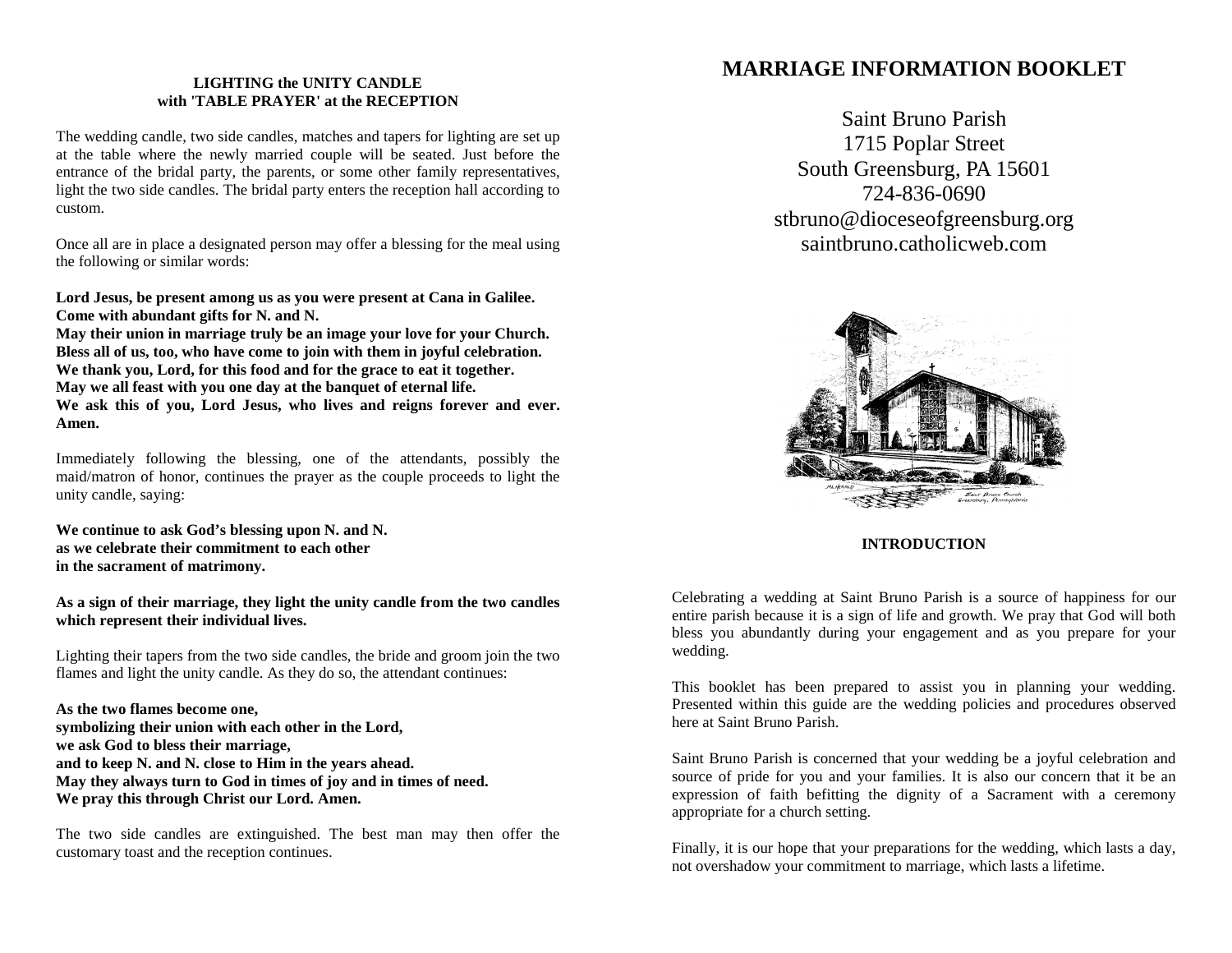# **PART ONE**

## **GENERAL INFORMATION**

## 1. **Days and Times for Weddings**

Weddings may take place on any day of the week except Sundays and holy days of obligation, but are usually celebrated on Friday evenings or Saturdays. Saturday weddings with Mass may start no later than 2 p.m.; weddings without Mass may be scheduled as late as 2:30 p.m. This allows sufficient time for your wedding ceremony and pictures before evening Mass at 4:30 p.m. Only one wedding per day will be celebrated. Weddings are scheduled on a first come, first served basis.

# **PART TWO**

# **PREPARATION for a WEDDING in the CATHOLIC CHURCH**

# 1. **Introduction**

Since the Catholic Church believes that marriage is a commitment made for life, the preparation for marriage must clearly recognize the significance of that commitment. Preparation for marriage in the Catholic Church is provided to insure that both parties are capable of making such a commitment.

#### 2. **Pre-Marriage Assessment**

At least six months before your wedding, you should contact a parish priest to discuss your intention to marry in the Catholic Church. Please remember, the date or time for a wedding is not confirmed until this meeting takes place. At that meeting, the priest will conduct the required assessment to confirm your freedom and ability to enter marriage within the Catholic Church. His questions will deal with such matters as previous marriages, age, maturity and readiness, knowledge about the spiritual and sacramental aspects of marriage, intentions, non-practice of the faith, openness to children, etc.

In order for the priest to conduct an accurate assessment, please be prepared to discuss fully any previous marriages. This includes those that took place before any civil officials. Please note, generally the marriages of non-Catholics before civil officials (including Justices of the Peace) are considered valid by the Catholic Church. Thus, these parties are not free to enter marriage again in the Catholic Church without some disposition of that previous marriage (e.g. through a formal process of annulment).

# 3. **Required Documents and Pre-Nuptial Forms**

Since marriage is an action recognized both by the Church and the state, it involves the gathering of information. This normally includes the completion of a standard set of forms by the priest who will be the official witness of your wedding.

If you are a Catholic and baptized in a parish other than Saint Bruno, we must have a recent baptismal certificate *(dated no more than six months before the wedding date)* from your church of baptism. This recent certificate verifies that you are baptized and free to marry within the Catholic Church. All the documents submitted will remain on file in the Parish Office as a permanent marriage record.

If you were baptized in another faith community, you too, will need a copy of your baptismal certificate. A certificate of whatever age will suffice.

When couples of different faith backgrounds decide to marry, there should be time devoted to discussing how each partner will contribute to the spiritual growth of the other and of any children who might be born. Among the forms to be completed before marriage in the Catholic Church, is one signed by the Catholic partner confirming his/her intention "...to continue living that faith in the Catholic Church." It continues, "to do all in my power to share the faith I have received with our children by having them baptized and raised as Catholics."

A Commonwealth of Pennsylvania Marriage License is required for any marriage taking place in a Catholic Church. This license can be obtained from any county license bureau within the Commonwealth of Pennsylvania up to sixty days before the wedding date. The Marriage License should be given to the priest officiating at the wedding no later than at the rehearsal.

# 4. **Marriage Instructions**

The Diocese of Greensburg requires engaged couples to participate in a premarriage program covering sacramentality, spirituality, communication, financial responsibility, family life, parenthood, sexuality and continuing formation within marriage. This requirement can be met by participating in classes sponsored by Saint Bruno Parish (typically offered annually in March), by another Catholic parish or Diocese, or by attending an Engaged Encounter Weekend [\(www.wwme-pittsburgh.org\)](http://www.wwme-pittsburgh.org/). A certificate will be issued upon successful completion of one of these classes; this certificate will then be filed with the rest of the marriage paperwork.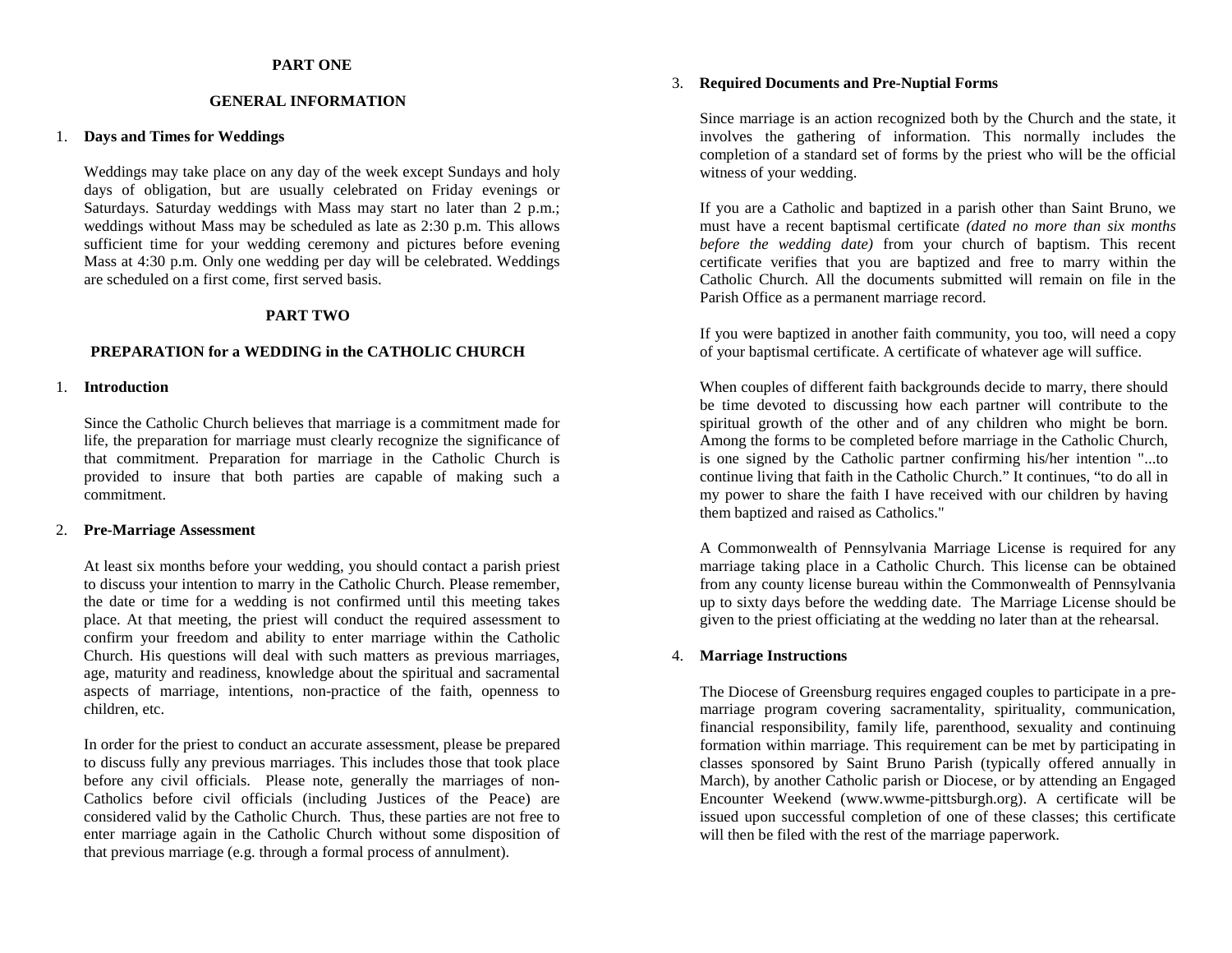# **PART THREE**

# **THE MARRIAGE CEREMONY**

Sacraments are always celebrations of the entire Body of Christ. Therefore, your wedding liturgy has special meaning for the entire parish community and should be celebrated with the joyful dignity that this implies. It is a time of prayer, promise, joy, and hope. This special celebration should be carefully planned with the mutual cooperation of the priest and the couple, as it is meant to deepen your love while praising God in the midst of a parish community of faith.

**The Liturgy of the Word -** Readings from the Scriptures (*one from the Old Testament and/or one from the New Testament, and a Gospel)* may be chosen by the couple in consultation with the priest who will witness the marriage. The various options for scripture readings are available on our parish website, http://saintbruno.catholicweb.com. Readers may be chosen from family or friends to read the Scripture and the Prayers of the Faithful. Any person who is doing a reading in church should be a good speaker, familiar with Catholic liturgy and feel comfortable in a church building, as he or she will proclaim the Word of God.

**The Liturgy of the Eucharist** - Every wedding in the Catholic Church is celebrated with the Liturgy of the Word and the Rite of Marriage. Two Catholics who marry should be married within the context of the Eucharist (Mass). If one of those to be married is not a Catholic, the couple may request that the Mass be celebrated at the wedding, but it is an option. It is important for these couples to seriously consider this matter. There are compelling reasons why an interfaith couple may not choose to request the Mass. Among these are: (1) so that non-Catholic family and friends may fully follow and participate in the celebration of marriage, (2) that the symbols be those of unity and not disunity when non-Catholics are not permitted to receive Communion, (3) and that the Eucharist not be celebrated amid a group of people many of whom lack an understanding of its meaning or faith in what is taking place.

## **Other Considerations:**

**Programs** – A wedding program is not required, but if you decide to do one, please have the priest and organist preview it for accuracy and completeness before you duplicate it.

**Offertory Procession** - When a Mass is celebrated, you may choose family members or friends to bring the bread and the wine forward to the sanctuary. This may include as few as two and as many as four people.

**Exchange of Peace** - Some couples choose to present flowers to their mothers at the exchange of peace.

**Flowers to the Blessed Virgin Mary** - An optional Catholic wedding custom is the presentation of flowers at a statue of the Blessed Virgin Mary by the bride seeking her intercession to be a good wife and mother and her prayers for a holy marriage. If the bride chooses to perform this gesture, it is done with her husband near the conclusion of the ceremony.

**Non-Parishioners** - When neither the bride nor groom are members of Saint Bruno Parish, the couple is asked to contact his/her own pastor or some other priest to be the official witness at their wedding. That priest should contact Saint Bruno Parish Office confirming his willingness to handle all the details of the wedding. Details include obtaining the required documents, completing the necessary forms, insuring that the couple is properly instructed, conducting the rehearsal and the wedding, and submitting the papers to the parish prior to the wedding. For nonparishioners, the offering for the use, upkeep and care of the church is \$300.

**Photography** - Photographers/videographers are welcome, but are asked to avoid distractions during the ceremony. The church is first and foremost a house of prayer. Please ask the photographer to introduce him/herself to the priest before the wedding and become familiar with the wedding plans and church layout. In addition, photos in the sanctuary following the wedding are certainly permitted.

**Music at the Wedding Ceremony** - Music is an important part of the celebration of marriage. It should not, however, overshadow the essential element of the commitment of the bride and groom to each other. The organist at Saint Bruno Parish is Mrs. Denise McMullan, 724-836-2683. She should be contacted well in advance to arrange for her participation in the ceremony and to guide the couple regarding appropriate selections for liturgical usage and expression of the Christian vision of marriage. Guest soloists are permitted, provided that this choice is discussed with the priest and Mrs. McMullan. Every effort will be made within the boundaries of good liturgy and good taste to make the musical part of your wedding both beautiful and memorable.

**Flowers** – Flowers should always be real, not artificial. Because of the sacredness of the altar, no flowers or any other items or mementos are to be placed on the altar. Rather, they are placed on the floor or on stands alongside or in front of the altar. No floral or other decorations should overpower celebration of the Eucharist or the ritual actions of the Sacrament of Marriage. It is customary, but not mandatory, to leave flowers in the church following the wedding.